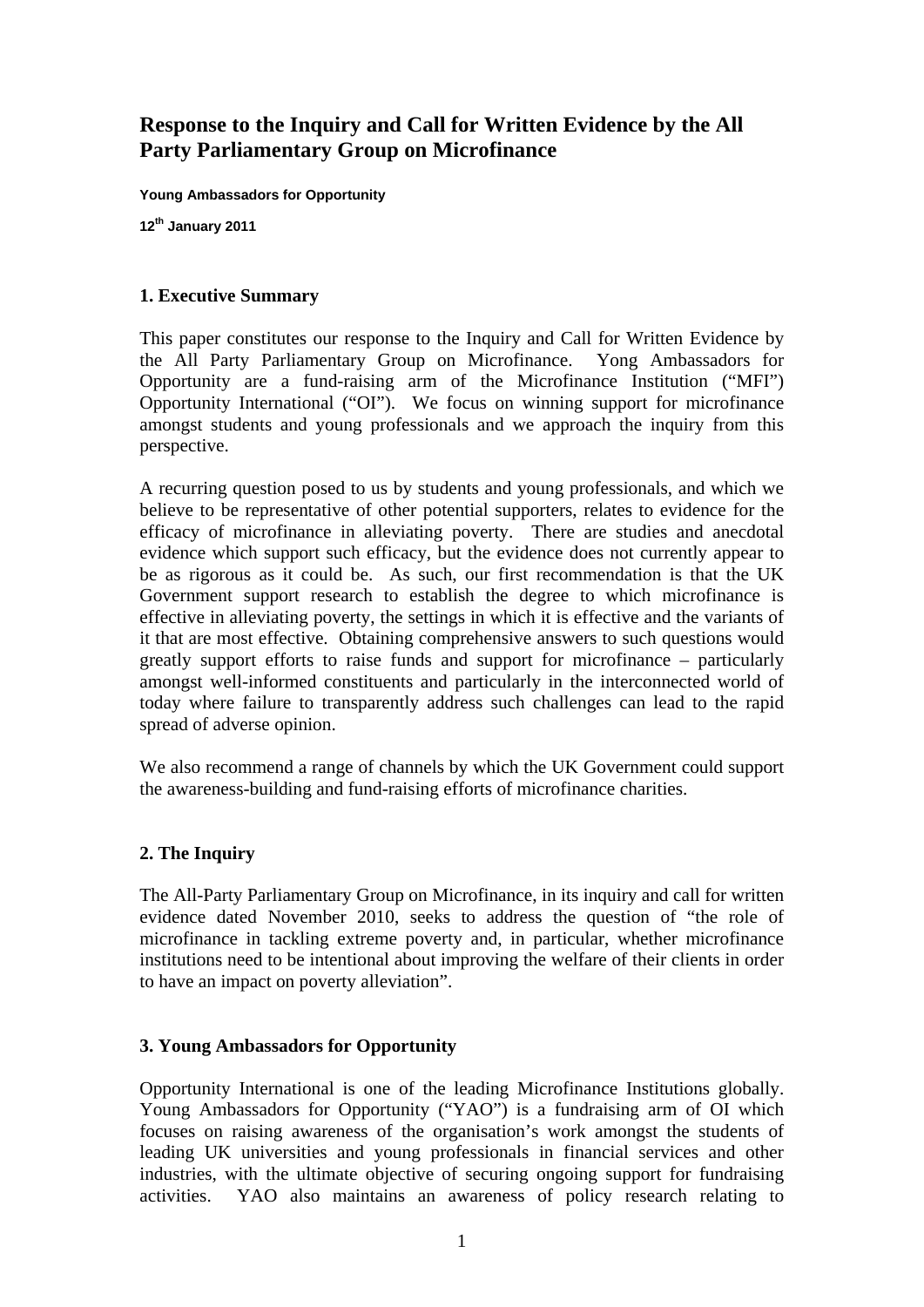microfinance in order to contribute to debates on students' behalf and utilise this information in support of its fundraising activities.

#### **4. Microfinance – Background and Current Perspectives**

Throughout the world, at least one billion people live in conditions that can be defined as constituting a 'poverty trap': a set of circumstances whereby opportunities for individuals to increase their level of income and improve their lives through the usual processes of earning, saving, education and participation in the wider market economy are largely absent. Special mechanisms are needed to facilitate escape from such circumstances. One such mechanism is microlending: small loans, typically to women (who appear to play a more pivotal role than men in the long-run success of their families) and secured by cross-guarantees amongst a borrowing group whereby all members suffer sanction if one of them defaults. Microloans aim to support the development of small businesses ("microenterprises") and get borrowers onto the first rungs of the development latter. They are currently financed through charity, donor funds, private capital and interest income on existing loans, with the latter playing an increasing role as initiatives develop. The structure of microlending initiatives ensures that community relationships and the reputational consequences of default keep credit losses to a very low level and make the overall arrangement viable. Microlending, alongside deposits, insurance and other financial services offered to the world's poor, constitute part of the broader field of microfinance.

# *4.1 Current perspectives*

A number of principles are generally considered well-established by participants in the field of microfinance and appear to be robust, though more rigorous studies to support them would be welcome. One such principle is that MFIs will tend to offer lower-cost credit than other lenders to which the poor have access – so-called 'loan sharks' – and experience much lower 'agency costs' and default losses than other financial institutions operating in the same setting. Lower agency costs include lower costs in activities such as acquiring the information necessary to identify suitable borrowers. Indeed, the system of cross-guarantee amongst lending groups largely shifts the task of identifying creditworthy borrowers to the community itself, which will naturally be much better informed about its members than any external party. Lower agency costs and default losses permit MFIs to charge lower interest rates and to reach many more people than traditional financial institutions. The combination of these characteristics – lower interest rates than either loan sharks or traditional financial institutions and broader reach than traditional financial institutions – seems likely to make microlending effective as a tool of poverty relief.

Another generally accepted principle is that the success or failure of a microlending initiative in alleviating poverty is essentially a managerial issue, depending largely on the objectives and approaches of a particular MFI. Deviations from best practice that appear likely to reduce effectiveness may arise where profit is the primary objective, rather than merely being an instrument to make MFIs self-sustaining and capable of growth. Having private profit as the ultimate objective may result in concentrated lending to customers or communities that have been profitable in the past, or to customers who have substantial debts already, as opposed to reaching a greater number of people. Lending for consumption rather than investment may also be an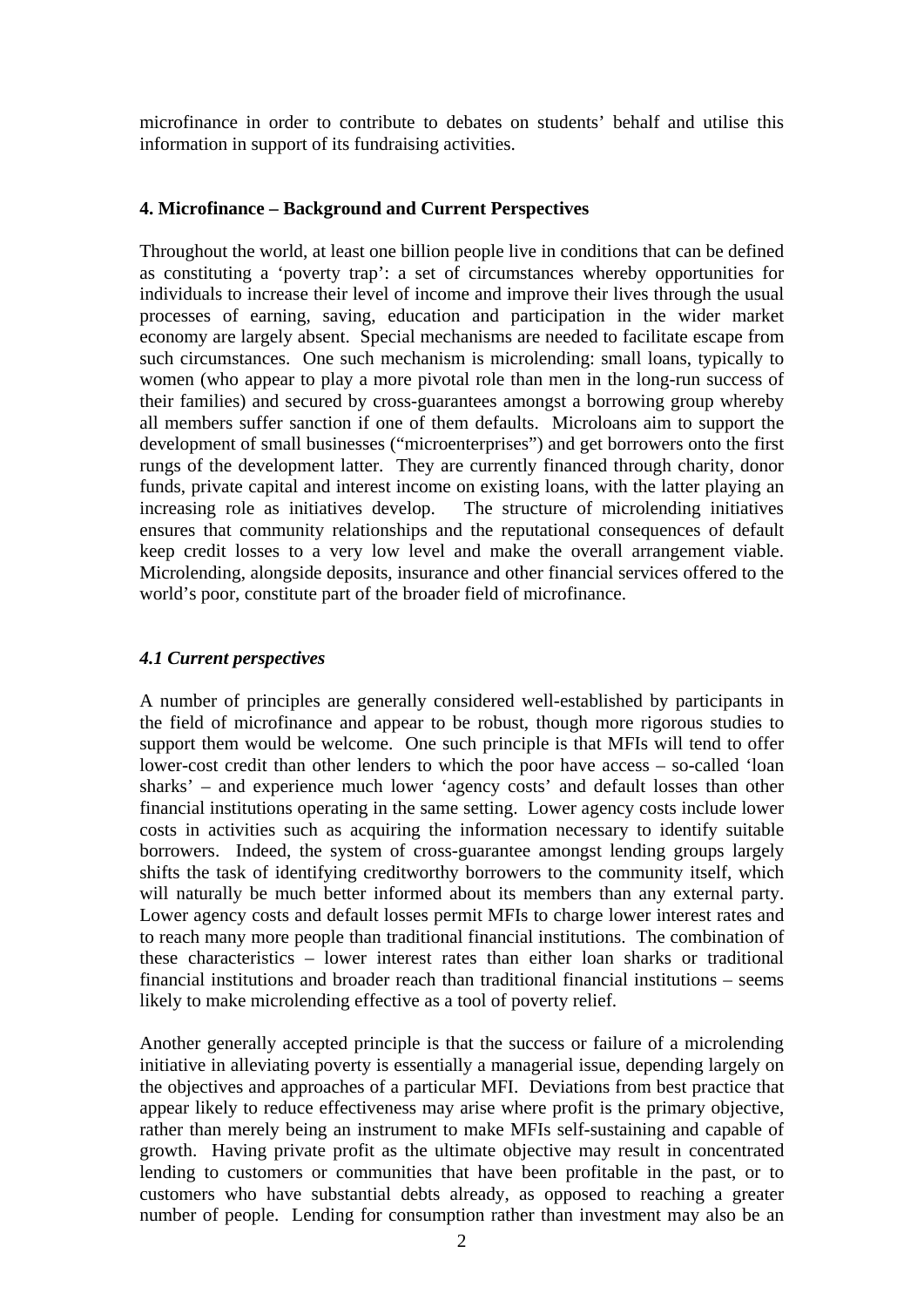issue, as may the use of heavy-handed tactics to enforce repayment. All of these issues appear to have prevailed in the Indian state of Andhra Pradesh where predatory microlenders have recently damaged the reputation of the microfinance industry more generally.

Finally, it seems clear than microfinance cannot be a complete solution to underdevelopment and there should be no expectation that it can. Underdeveloped countries suffer from a lack of basic infrastructure and adequate public services; an issue that requires solutions other than microfinance. Similarly, there cannot be an economy composed entirely of microenterprises and effective measures are therefore needed to support the development of larger businesses, including past microenterprises which have been successful enough to grow to some scale. Such measures have traditionally included enhancing the regulatory and structural setting, but they could also include arrangements for handing successful customers over from MFIs to other financial institutions and giving them access to the capital markets.

# **5. The YAO Response**

In our unique role as YAO and given our growing penetration within two distinct target groups: (1) students of leading UK universities and, as a developing workstream, (2) young professionals in the City of London, we are well-positioned to express a view on how best to garner support for microfinance amongst these groups and how to address the questions they and other interested parties pose on a consistent basis in relation to the wider microfinance industry.

YAO will provide our recommendations on the following three issues, drawing on our work with the two target groups mentioned above:

- 1. Policy research in relation to the delivery of microfinance services: what are the most effective means of delivering microfinance services, to what extent are these effective in alleviating poverty, in what settings are they most effective and how can this information be utilised in garnering support for microfinance?
- 2. Awareness-building: what are the most effective means of promoting microlending and other microfinance activities amongst potential donors and other potential supporters?
- 3. Fundraising: what are the most effective means of raising funds from potential donors to support the establishment and development of microfinance initiatives?

YAO is not currently in a position to carry out extensive policy research relating to microfinance, but in awareness-raising and fund-raising we have consistently found that the ability to refer to persuasive evidence in support of the effectiveness of microfinance in alleviating poverty is of central importance. It is easier to engage people if the concept can be demonstrated clearly to work, especially where potential supporters are students in fields such as economics or young professionals working in the financial industry. In addition, the queries raised by students and young professionals are likely to be indicative of queries raised by well-informed potential supporters more generally. We will therefore recommend that more rigorous research be conducted in relation to microfinance.

In relation to questions (a), (b), (c) and (f) of the inquiry, this submission addresses all aspects of microfinance, albeit with a greater focus on microlending, and operates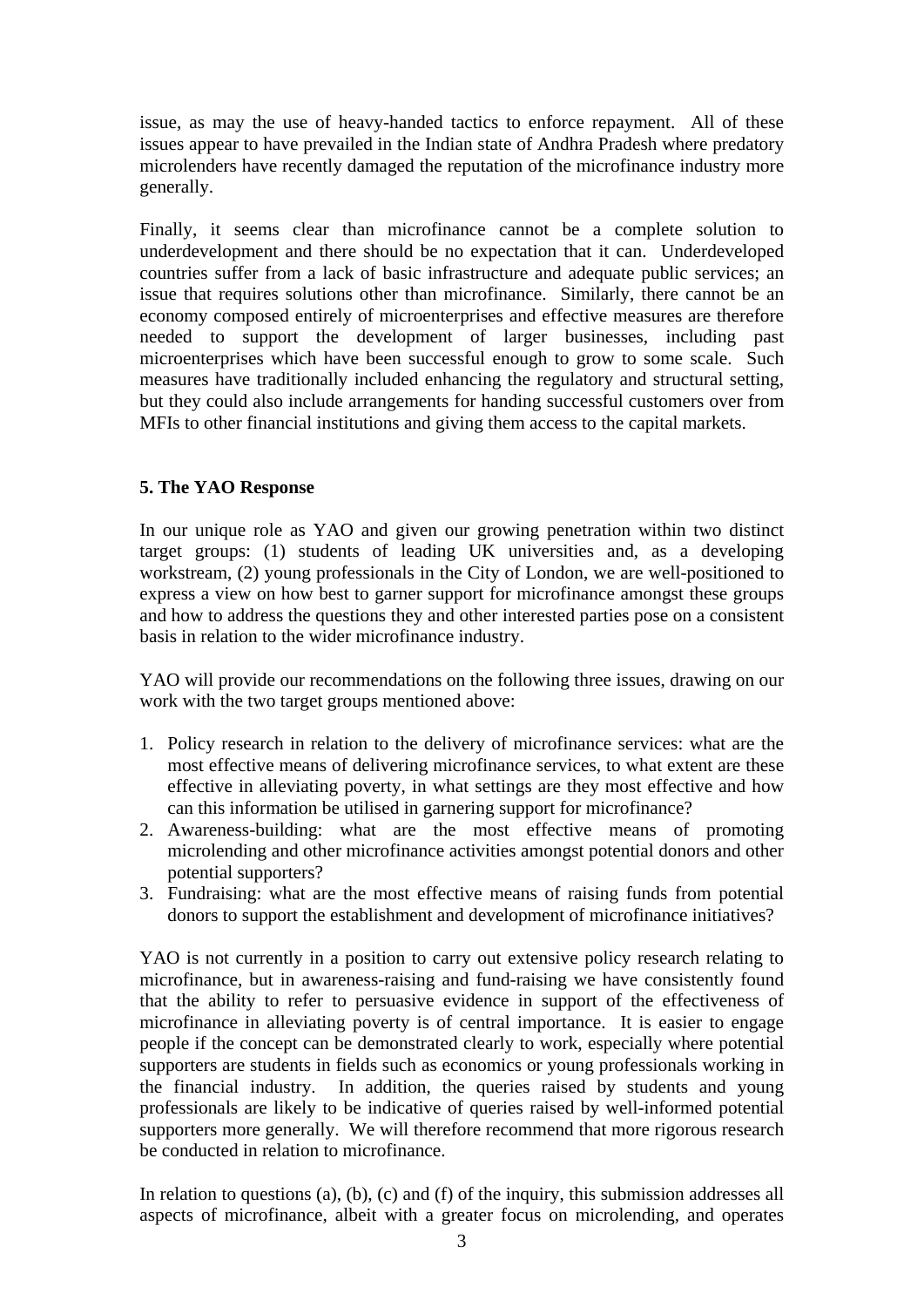under the assumption that microfinance is of interest primarily as a potential means of alleviating extreme poverty and achieving the Millennium Development Goals. It appears to us that, outside of these potentialities, microfinance would be of no special interest to the UK Government and there would be no case for the UK Government to support it.

#### **6. Recommendations**

YAO's recommendations in relation to each of the three areas of policy research, awareness-building and fund-raising outlined above are as follows. Please note that sections 6.2 and 6.3 operate under the premise that the research recommended under section 6.1 demonstrates a considerable effectiveness of microfinance in alleviating extreme poverty, as seems probable given current evidence

# *6.1 Policy research – a response to questions (d), (e), (g) and (h) of the inquiry*

Based on our extensive interactions with students and young professionals – potential supporters of microfinance and potential future leaders in a variety of relevant fields – it is clear that more robust data than are currently available are required to conclusively demonstrate the extent to which microfinance is effective as a mechanism of poverty relief and to identify the most effective variants of, and settings for, the basic microfinance concepts.

The most reliable data relate to the effectiveness of microlending from the point of view of the lender, rather than that of the recipient. These data appear to show very moderate levels of default and loss, even by the standards of consumer credit in developed countries. Some studies suggest that default losses amount to no more than 5-10%, which is remarkably low considering the economic context in which these loans are extended. With typical annual interest rates on microloans at 20% and costs appropriately controlled, repayment rates of 90-95% or better make it possible for microlenders to operate at a profit. This is vitally important in that it permits capital accumulation by MFIs, making them self-sustaining and permitting them to expand their operations – which is naturally to be desired, at least so long as there is evidence for the wider efficacy of microfinance in poverty relief and so long as profit is seen as an instrument of success and not as an end in itself.

However, questions have been raised by potential supporters over the reliability of loan loss data from Microfinance Institutions. Many MFIs are not required to operate according to the same accounting standards as other institutions and, as a consequence, practices such as delayed recognition of bad loans can result in underestimation of loss rates. Thus, demonstrating the reliability and transparency of accounting information – at least for the leading MFIs – should be seen as a key objective.

Another aspect of microlending where the data appear reliable is its effect on the status of women in society. Receipt of microloans appears to be positively correlated with contraceptive use, female health and the education of children. If microfinance is to be first and foremost a poverty reduction strategy, the correlation between its use and a broad set of human development indicators represents a strong positive result.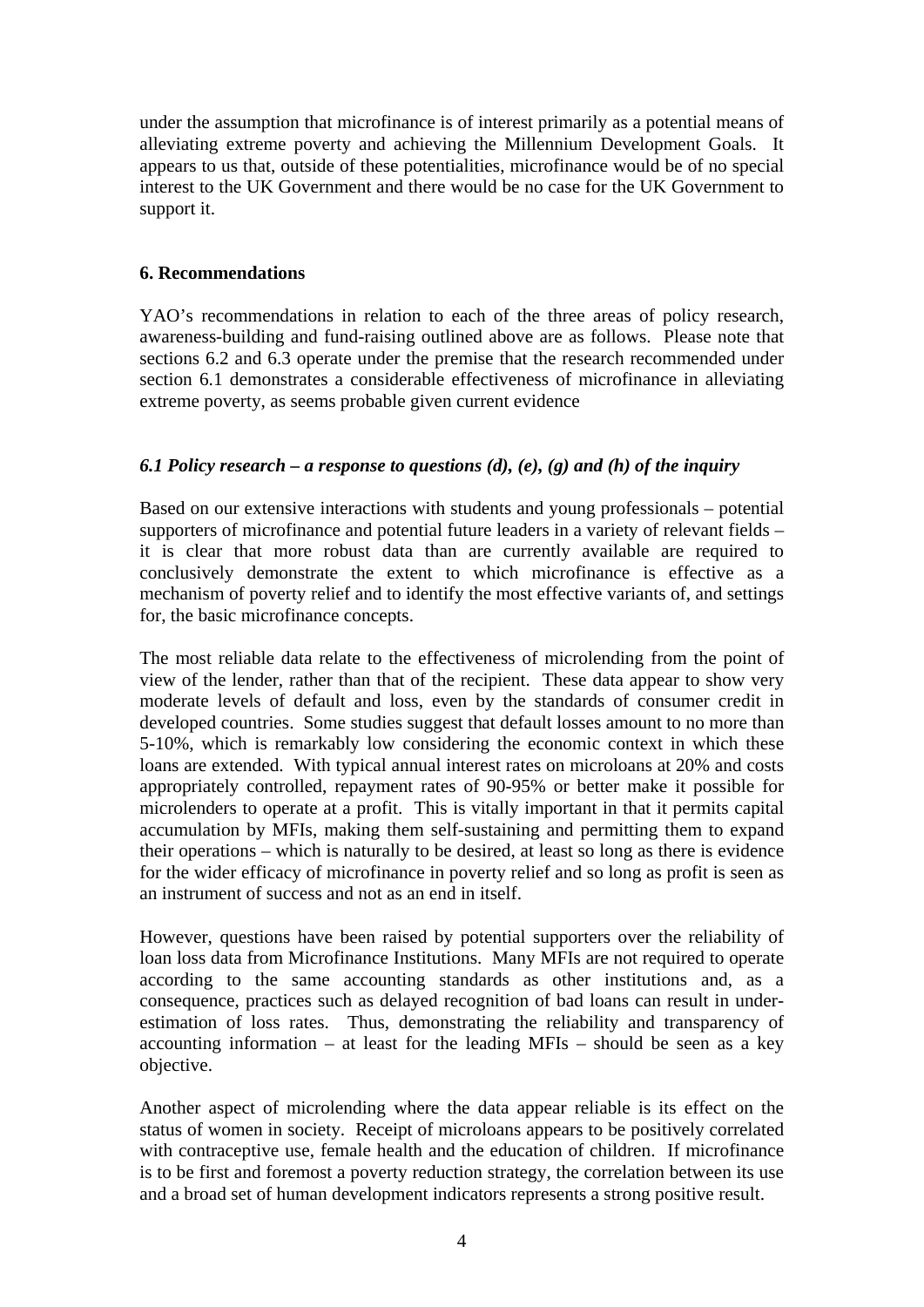On the issue of poverty relief measured by purely economic indicators, however, studies to demonstrate a positive impact of microfinance could be more rigorous. The reported experience of leading MFIs suggests that there is a significant positive effect but this needs to be demonstrated more robustly and to rely less on anecdotal evidence and in-depth case studies of isolated programmes. Key groups of potential supporters will need further proof that microfinance, and microlending in particular, effectively facilitates entrepreneurship to lift people out of poverty in underdeveloped areas. The diversity of MFIs (now believed to number between 1000 and 2500 globally) and the variation in their approaches may be a complicating factor in performing such analysis.

The Microfinance Information Exchange ("MIX") has been established as a platform through which MFIs can exchange information and analysis on the effectiveness of their programmes and best practice. As such it represents a useful tool and should be developed further. However, MIX does not as yet constitute a rigorous or standardised dataset upon which research can be based

YAO has identified additional important questions relating to microlending where the data permit little comment. These include points raised by critics of the microfinance industry. For example:

- Does microlending tend to help only some segments of the community; the 'entrepreneurial poor' as they might be called? Is this effect offset by the higher levels of entrepreneurialism that have been suggested to exist in poor societies compared to rich ones? Is it offset by spillover effects such as the creation of jobs and income by microenterprises?
- To what extent is it possible for the poor to distinguish between MFIs which have poverty reduction as their underlying objective and organisations which may present themselves in a similar fashion, but have private profit as their ultimate objective and are willing to engage in abusive practices to achieve this goal?
- What effect would regulation of interest rates, lending criteria, repayment schedules or the capitalisation of MFIs have on the industry?
- What effect will the entry of international investors, motivated primarily by the desire to achieve a return on investment, have on the effectiveness of microfinance in alleviating poverty?

Given all of the above, we recommend that more rigorous and comprehensive data be gathered to underpin conclusive research relating to microfinance. Collecting such data and analysing it appropriately would make it possible to establish the extent to which microlending is effective as a general tool of poverty relief, the settings in which it is most effective, and the managerial practices which enable it to achieve its full potential.

Data collected and analysed should focus on:

- The credit risk associated with microfinance loans in different contexts and the extent to which it is possible for MFIs to make profits that permit them to be selfsustaining and capable of growth
- The level of profit, if any, at which microfinance ceases to improve the economic prospects of the borrowers and their communities
- The extent to which microcredit reduces poverty and improves the development trajectory of communities, particularly when compared to traditional financial services institutions or reliance on 'loan sharks'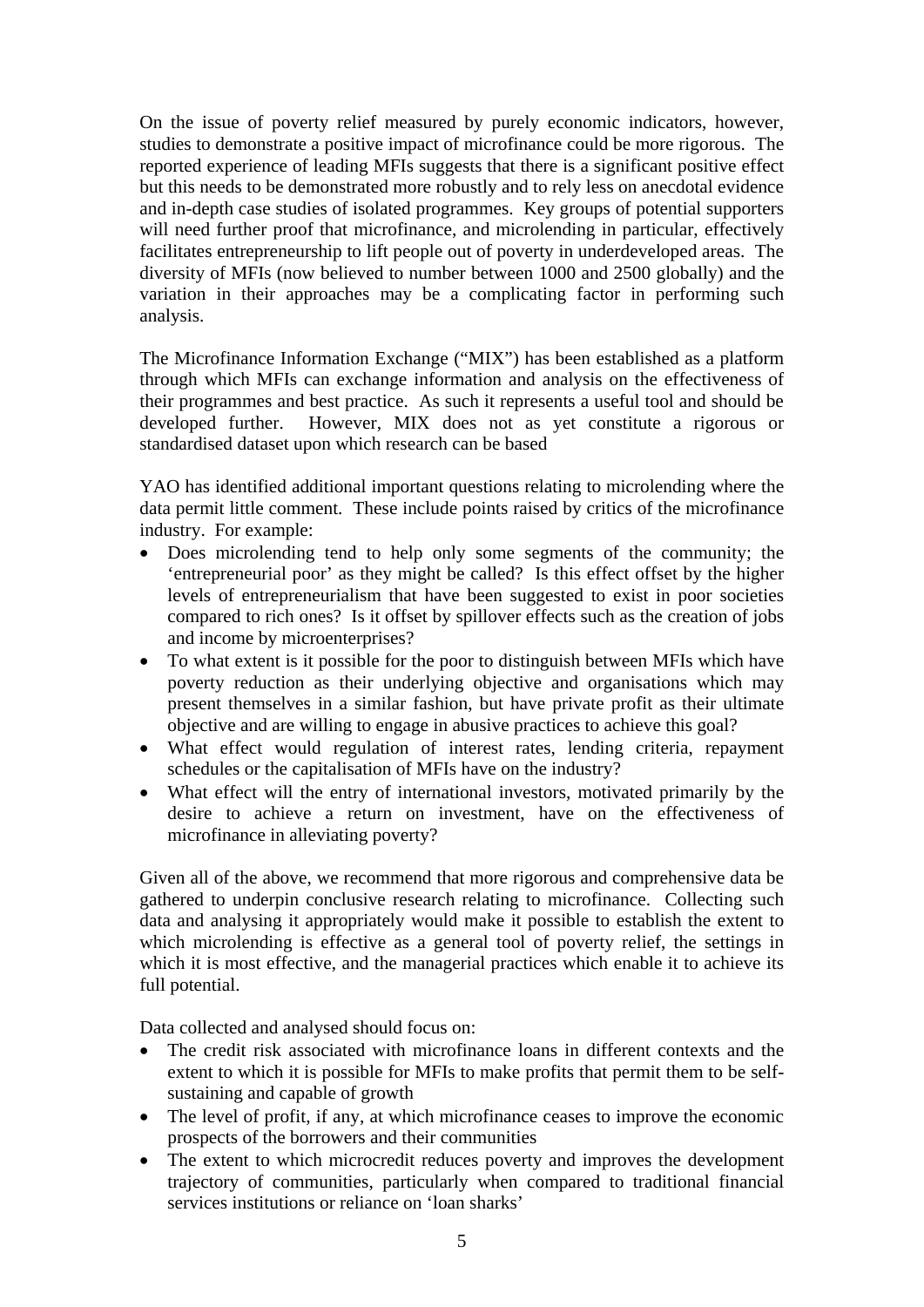- The long-run development of enterprises established using microcredit
- The extent to which the benefits of microcredit diffuse beyond the direct recipients of loans
- The differential effects of various managerial objectives and practices on the effectiveness of microlending in alleviating poverty
- The effects, beneficial or otherwise, of regulation or legal restrictions on the effectiveness of microlending
- The effects of involvement by profit-motivated international investors on the effectiveness of microlending
- The ways in which microcredit synergises with, supports, or is dependent on other efforts to alleviate poverty and support development, including efforts to develop infrastructure and public services and measures to support larger enterprises
- The effects of microcredit on the status of women and their children in different settings

The UK Government should support such research to the greatest extent possible. This goal might be achieved through:

- Direct financing of research on microfinance carried out by UK universities, charities and MFIs
- Fostering of research links between these parties

# *6.2 Awareness-Building – a response to questions (i) and (j) of the inquiry*

We recommend that the UK Government support the awareness-building activities of microfinance charities by:

- Reviewing and endorsing the work of appropriate microfinance charities, potentially by developing a system of recognition for microfinance charities that meet appropriate standards so as to distinguish them from other small-scale lenders that do not meet standards of best practice
- Facilitating microfinance charities in using this Governmental recognition to support their fundraising activities
- Undertaking joint awareness-building efforts between microfinance charities and Governmental bodies, in particular the Department for International Development ("DFID")
- Facilitating partnerships between microfinance charities and private-sector organisations in order to extend the reach and impact of efforts to promote microfinance
- Supporting efforts to identify and reach segments of the population who do not currently have a strong awareness of microfinance
- Promoting awareness of microfinance in UK schools
- Supporting the development of networks that propagate awareness of microfinance, such as the networks currently being established by YAO amongst the student community
- Giving appropriate attention to the efforts of microfinance charities and the potential of this tool in UK Government publications relating to international development